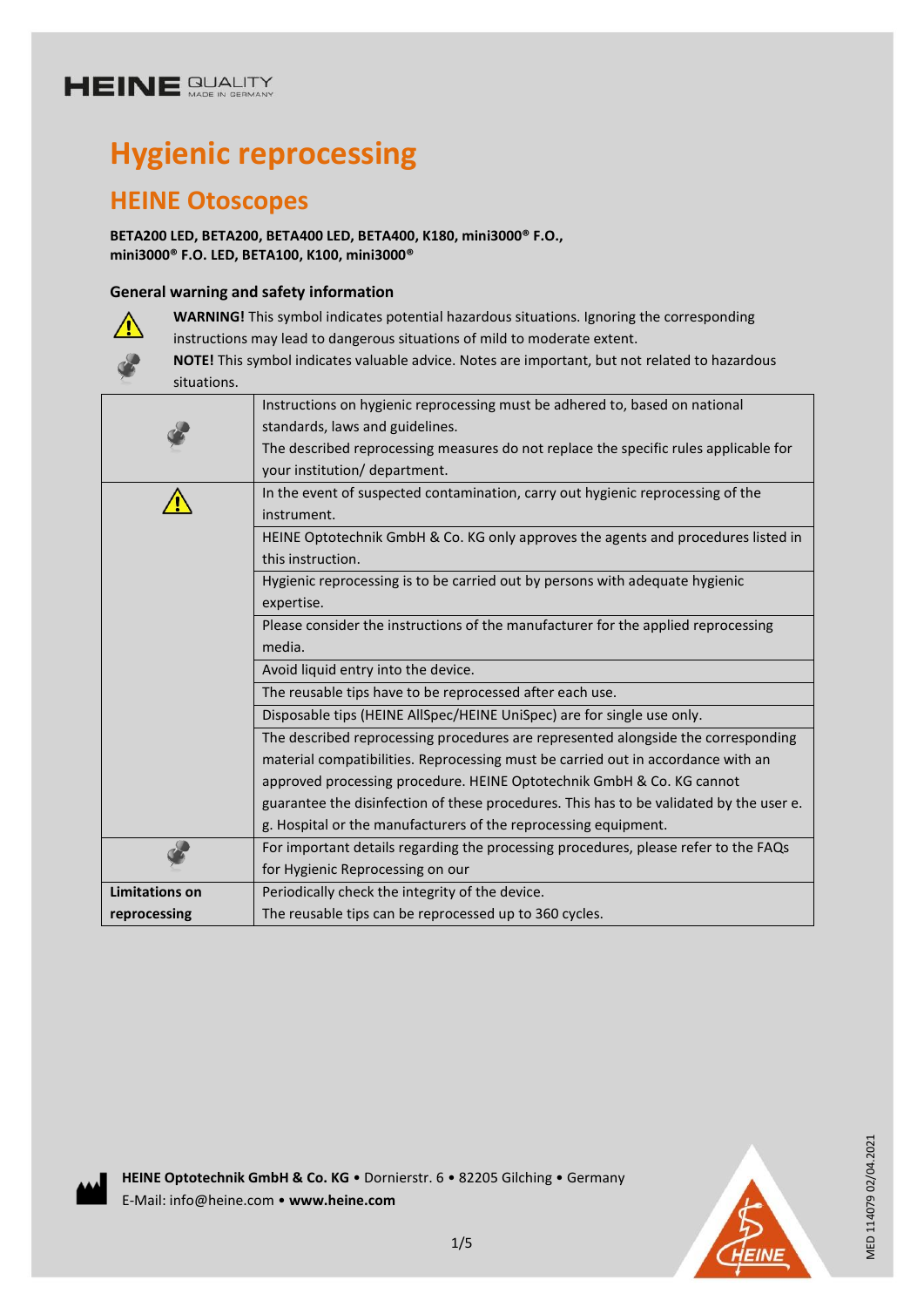

### **Hygienic reprocessing**



The hygienic classification (Spaulding classification) of the HEINE Otoscopes, as well as the decision for one of the offered reprocessing procedures, is the responsibility of the user or the qualified person(s) responsible for reprocessing. Internal regulations of your hospital/ institution, national directives, recommendations, standards and laws need to be considered.

For highly infectious cases (previous or following patients) (e. g. in case of a proven existence of a dangerous infectious disease (symptomatic or asymptomatic), the reprocessing guidelines in this document are superseded by processes of your institution/practice-internal regulations, national directives, recommendations, standards and laws.

**Choose one of the following reprocessing methods:**

**Chapter A: Wipe disinfection – Otoscopes Chapter B: Automated cleaning and disinfection – Reusable tips Chapter C: Manual cleaning (brushing) and manual disinfection (immersion) – Reusable tips**





MED 114079 02/04.2021

MED 114079 02/04.2021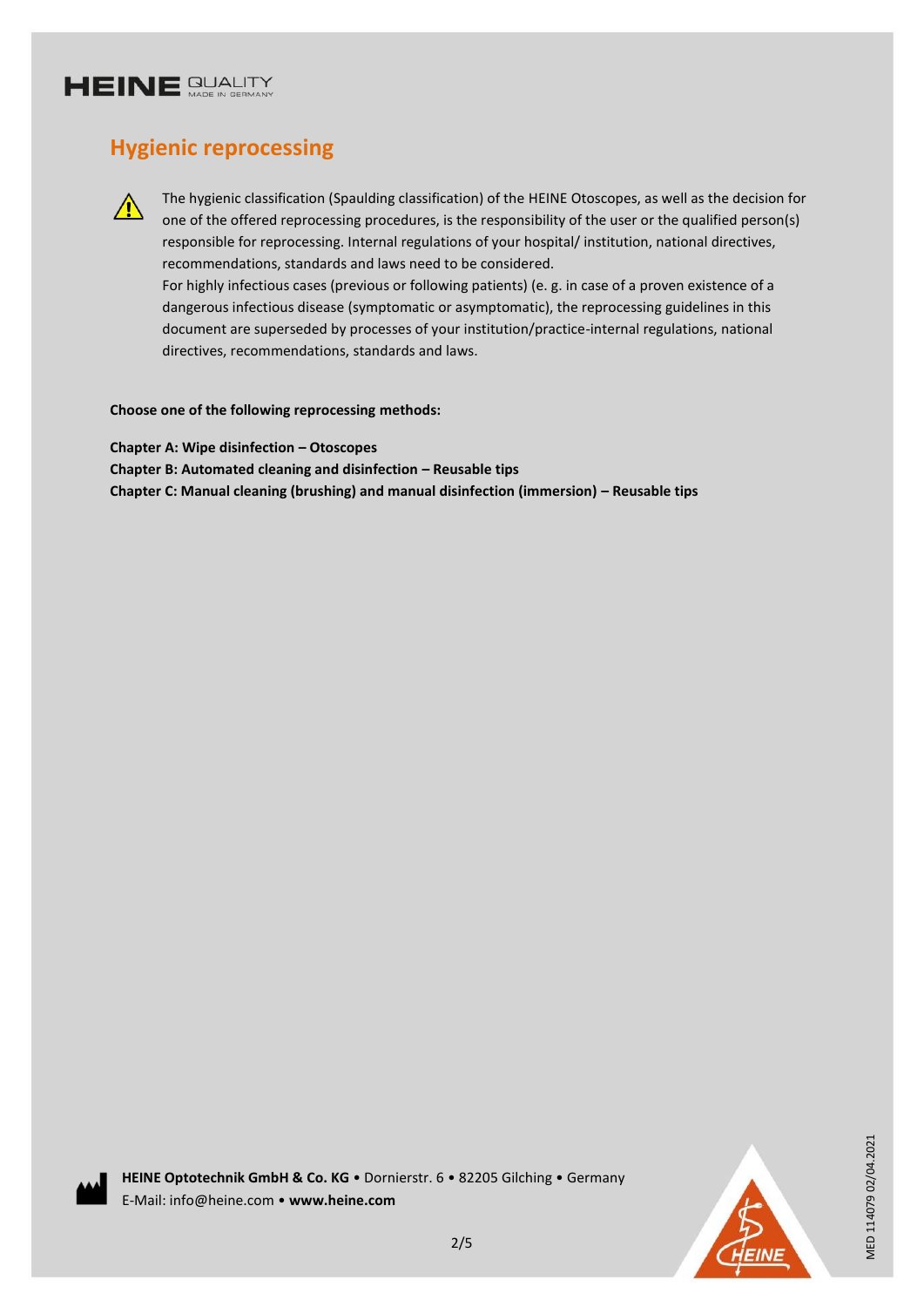# **HEINE GUALITY**

### **Chapter A: Wipe disinfection – Otoscopes**

#### **1. Preparation**

Remove the reusable tips from the instrument and reprocess it separately. Disposable tips (HEINE AllSpec/HEINE UniSpec) are for single use only. Switch off the device and let it cool down.

#### **2. Manual cleaning and disinfection**

Pay attention that all surfaces are completely moistened for the complete exposure time specified by the disinfectant manufacturer. If necessary, increase the number of wiping procedures and/or the number of wipes.

*Equipment* 

- Cleaning agent, if necessary: enzymatic (e. g. neodisher MediClean)
- Disinfectant:
	- alcoholic (e. g. Incides N),

quarternary ammonium compounds (e. g. Cleanisept Wipes , Mikrobac Tissues or Sani-Cloth AF3)

or

alcoholic + quarternary ammonium compounds (e. g. Super Sani-Cloth)

#### *Implementation*

- The otoscope and the insufflation bulb must be cleaned on the outside manually with a damp cloth and inside with a cotton-wool bud (wipe cleaning and wipe disinfection).
- For heavier soiling, you can first clean with a wipe soaked with cleaning agent before disinfecting with a disinfectant wipe.
- Pay particular attention to difficult to access areas.
- Thoroughly wipe the areas touched by the patient or the user: e. g. applied parts, operating elements, rotary controls, locking elements.
- For removing the disinfectant and drying afterwards, follow the instructions provided by the disinfectant manufacturer.

#### **3. Inspection and function testing**

 Check the device for any visible contaminants or abrasions. Reprocess again if necessary. Dispose if the contaminants cannot be removed.

#### **4. Storage**

Store it in such a way that it is protected from recontamination, dust and moisture.

MED 114079 02/04.2021

MED 114079 02/04.2021

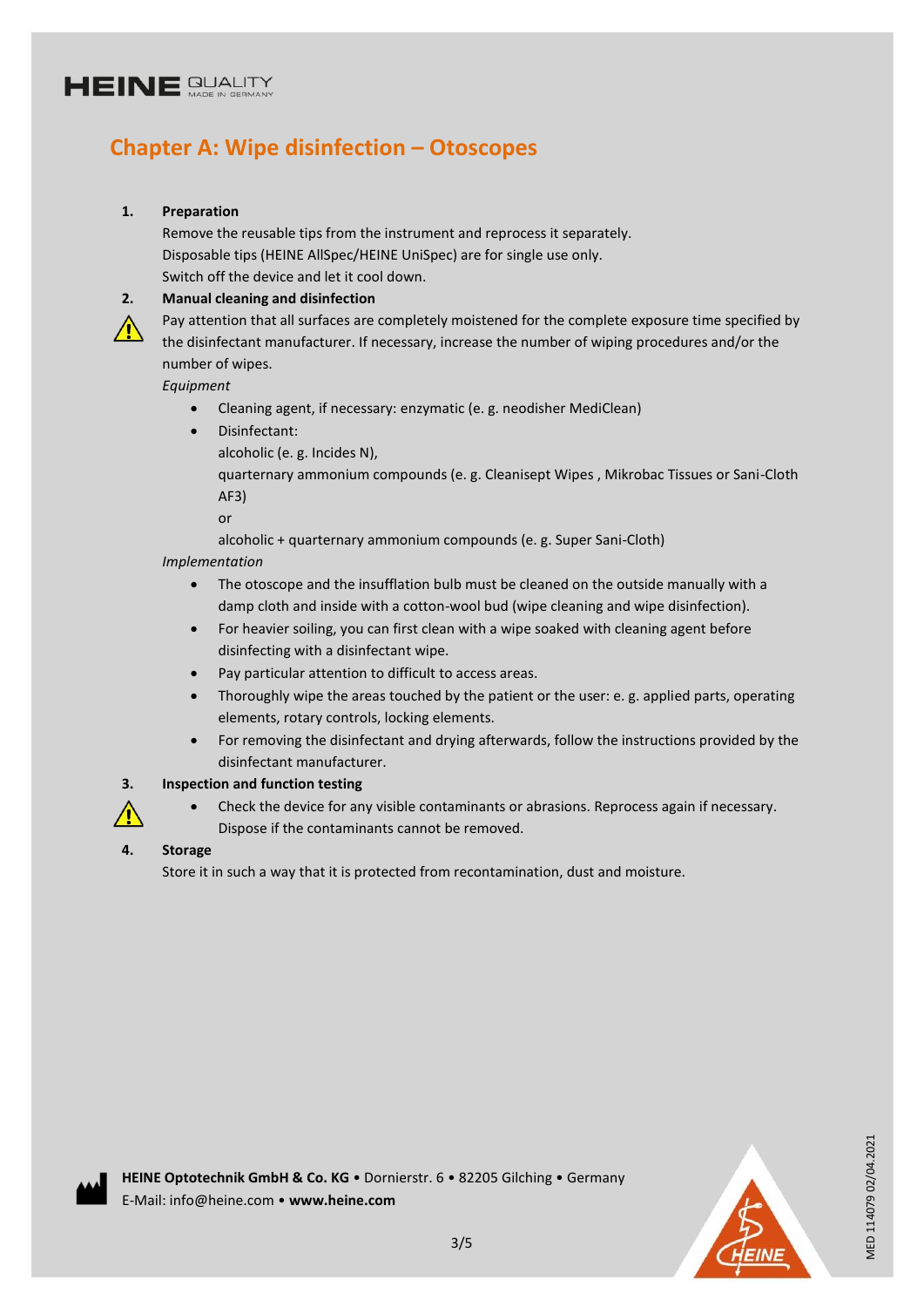# **HEINE GUALITY**

### **Chapter B: Automated cleaning and disinfection – Reusable tips**

#### **1. Point of use**

Gross contamination must be removed soon after use, e. g. with a disposable wet wipe or enzymatic pre-cleaner.

#### **2. Containment and transportation**

Reprocess as soon as possible following use.

#### **3. Cleaning and disinfection**

If it is required in your institution or your country, you can perform manual cleaning by brushing before automated cleaning and disinfection.

#### **3.1 Automated cleaning and disinfection**

*Equipment* 

- Washer/disinfector that conforms to the requirements of ISO 15883 or has a validated procedure corresponding to ISO 15883.
- Cleaning agent: enzymatic or neutral to mildly alkaline (e. g. neodisher MediClean or Cidezyme)
- Neutralizing agent if specified by the cleaning agent manufacturer.

#### *Implementation*

- The instructions from the manufacturer of the cleaning agents and the washer/disinfector must be followed.
- Chose a suitable cleaning agent and cleaning program (according to ISO 15883).
- Recommendation: A program with disinfection lasting at least 5 min. at 93 °C or an alternative, comparable program. (e. g. Vario TD program by Miele)

#### **4. Inspection and function testing**



 Check the device for any visible contaminants or abrasions. Reprocess again if necessary. Dispose if the contaminants cannot be removed.

#### **5. Storage**

Store it in such a way that it is protected from recontamination, dust and moisture.